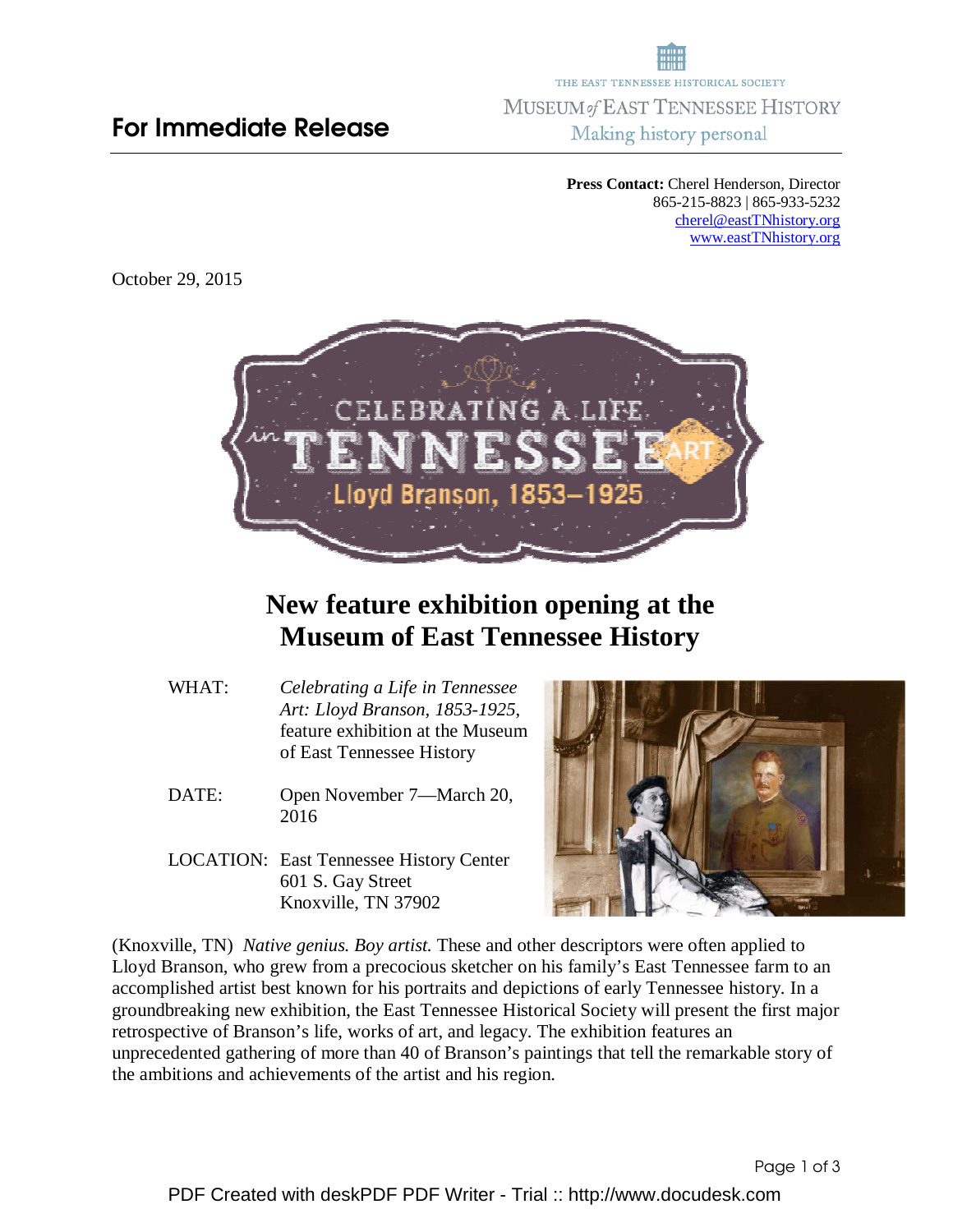Lloyd Branson came of age in a community experiencing the wrenching transformation of the Civil War and the extraordinary growth that followed. The young artist's unmistakable talent opened the opportunity for him to study at the National Academy of Design in New York City, where he honed his skills and won acclaim. Branson returned to a bustling Knoxville and established a downtown art emporium with photographer Franklin B. McCrary, providing a unique vantage to both document and participate in the city's growth.

Branson vividly captures the excitement of Tennessee's Revolutionary past and early settlement in paintings such as *The Gathering of the Overmountain Men at Sycamore Shoals* and commemorates the state's part in the crisis of the Union with his striking portrait of Admiral David Farragut. Branson's design for Knoxville's flag, adopted by the chamber of commerce in 1896, evokes the pride and optimism of the rising city. Museum visitors also will view the last work of Branson's distinguished career, a portrait of World War I hero Alvin York, which Branson regarded as one of his finest accomplishments.

Branson painted numerous prominent figures in politics, business, and education, but some of his most heralded work portrayed work itself. His *Hauling of Marble*, one of several depictions of the local quarry industry, won a gold medal at Knoxville's 1910 Appalachian Exposition. Paintings of local agriculture such as *Women at Work* led the *New York Times* to declare approvingly, "Mr. Lloyd Branson takes hold of everyday life with courage." The exhibition features a rare still-life and landscapes that highlight the artist's skill as well as his love for Tennessee's natural



beauty. The retrospective also explores Branson's role as a mentor and teacher to fellow artists, *Women at Work*, 1891, oil on canvas. Loaned by the Calvin M. McClung Historical Collection, Knox County Public Library

including Catherine Wiley and Beauford Delaney.

The exhibition is made possible through cooperation with the Branson Art Organization (http://www.bransonart.org/) and is sponsored by John Z. C. Thomas and an anonymous donor. It will be on display at the Museum of East Tennessee History in Knoxville through March 20, 2016. Following its run at the Museum of East Tennessee History the exhibit will be on view at the Tennessee State Museum in Nashville from July 2016 through March 2017.

The Museum of East Tennessee History is open 9:00 am to 4:00 pm, Monday through Friday; 10:00 am to 4:00 pm, Saturday; and 1:00 pm to 5:00 pm, Sunday. Museum admission is \$5.00 for adults, \$4.00 for seniors, and FREE for children under 16. Each Sunday admission is FREE to all and ETHS members always receive FREE admission. The Museum is located in the East Tennessee History Center, 601 South Gay Street, Knoxville, TN 37901. For more information about the exhibition, scheduling a school tour, or visiting the museum, call (865) 215-8824, email eths@eastTNhistory.org, or visit www.easttnhistory.org.